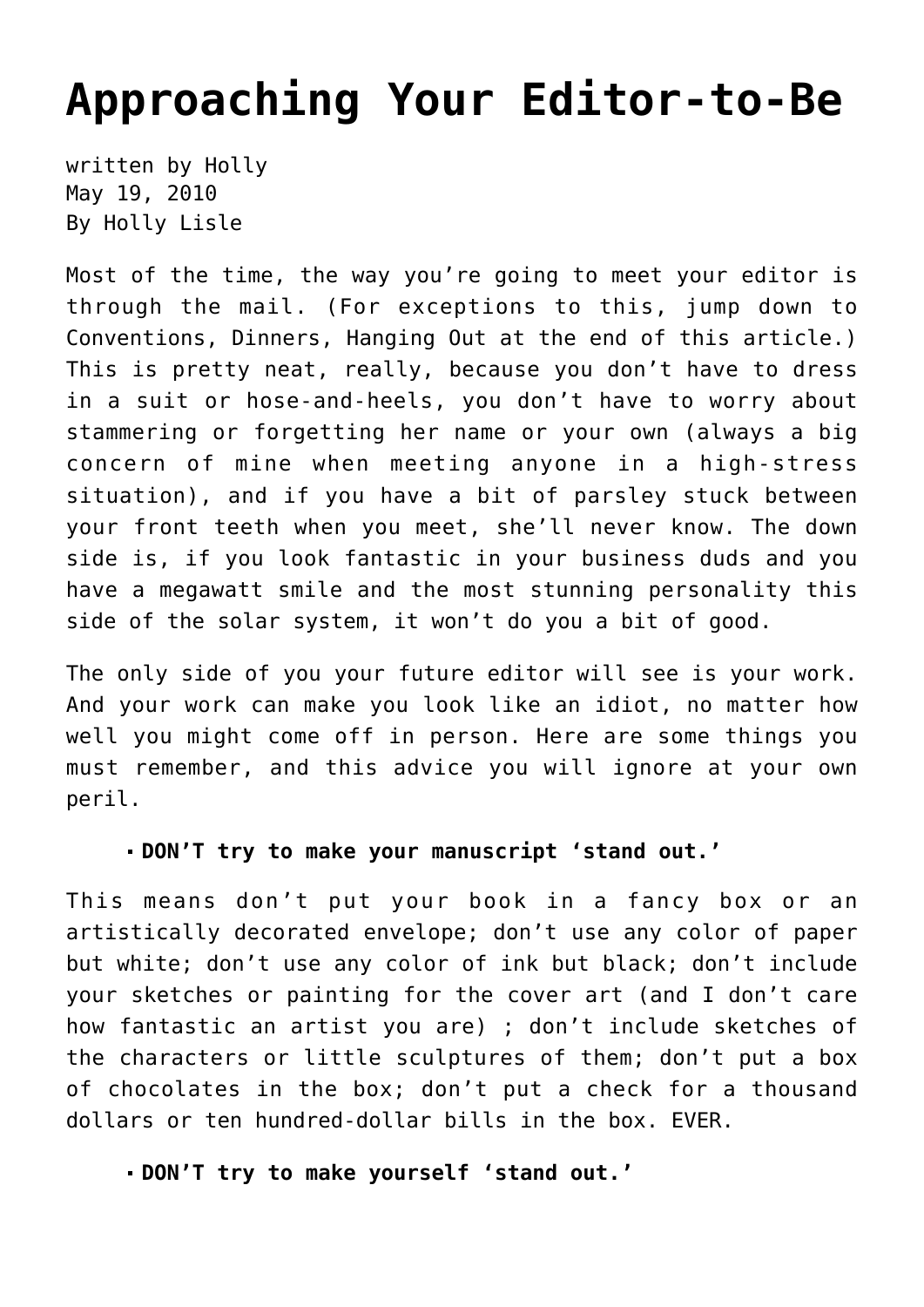Don't begin your cover letter with the words "This is your lucky day" or any sentiment of the sort; don't threaten to kill yourself if she doesn't buy your book; don't do a cute cover letter that says, "Once upon a time an editor received a manuscript that changed her life and made her rich beyond the dreams of avarice"; don't include nude photos of yourself, erotic photos of yourself, photos of yourself with your pet tiger, or even nude erotic photos of yourself with your pet tiger.

#### **DON'T waste your time with the sob story cover letter**…

… that says, "I have twenty starving children and I've been fired from every job I ever had and my husband left me and we're about to be evicted and only you can save us if you'll just buy my book."

## **DON'T tell the editor that you expect a ten million dollar advance…**

… and a hardcover printing of 250,000 copies and a book tour and a guest spot on *Oprah*. Don't say that you'll do this first book for nothing, either, if she'll just publish it, or that you'll wax her car or her legs or be her sex slave. Don't mention money at all—you don't know each other yet, and strangers do not talk about money. (Actually, you won't be discussing money at all, because you're going to be smart and get an agent. Agents talk about money.)

A woman called me on the phone back when I had a listed number, demanding the name of my agent. She left a message that said, "I know you've published a few books, and I want the name of your agent. I've written a cookbook, and it will be a hardcover, and it will have full-color illustrations, and I will expect a large advance."

Maybe you have to have been doing this for a while to know how truly funny that call was, but I heard her message and laughed my ass off for about an hour. Then I returned her call and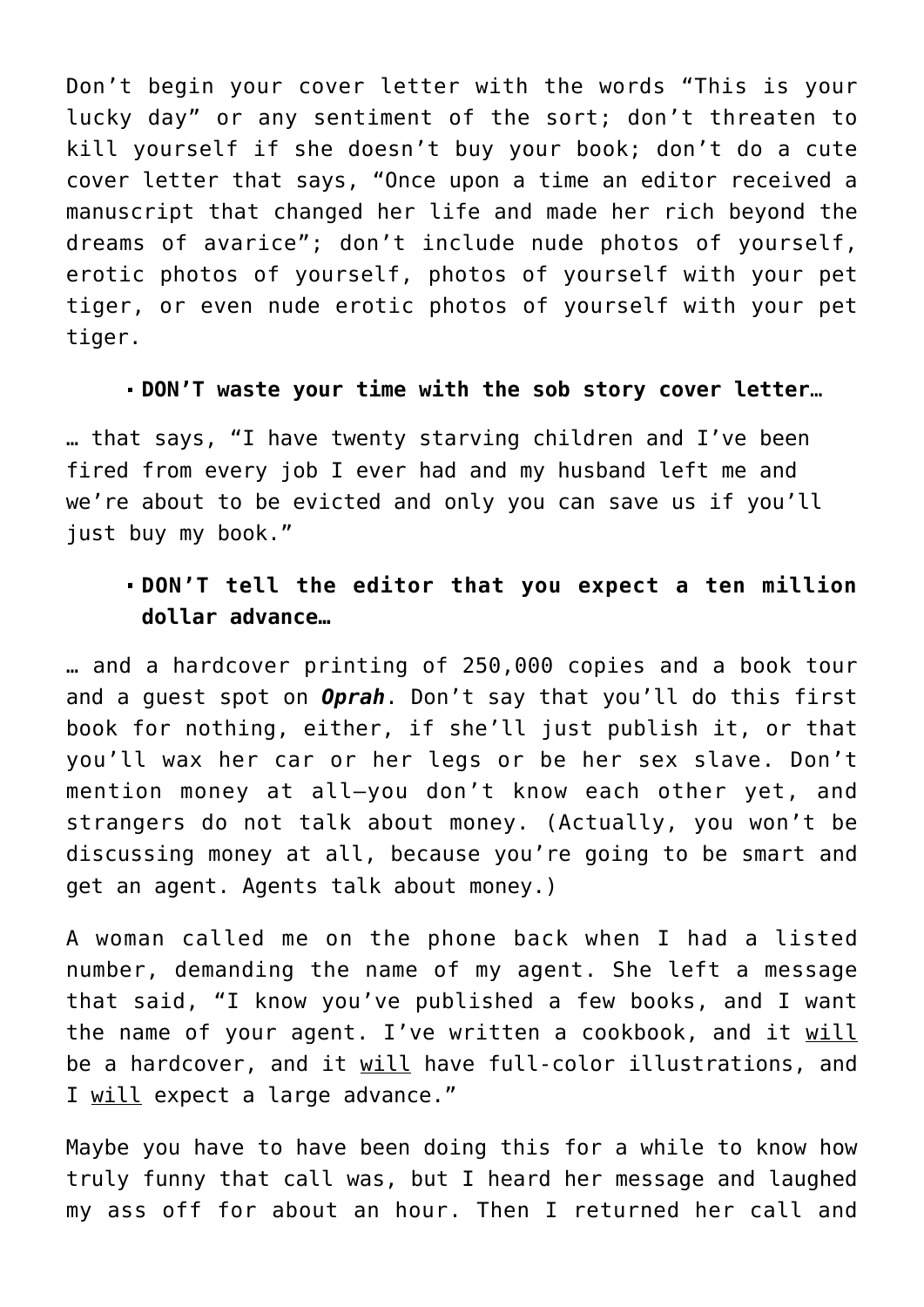told her, briefly, that this was not the way the world worked. I recommended some reference book to her (Writer's Market, I think) and to myself I suggested that she also look into therapy. I didn't say that out loud, of course. But I'm a writer, and I can afford to be nice to morons. If I'd been an editor and had gotten that call, I would have had the woman's name put on my Idiot List, and I would have made sure that anything that arrived on my desk with her name on it would have forever after been returned unopened. Editors are so swamped they DON'T have time to be nice to morons.

Here's a little clue for those of you who have never sent anything out before—EDITORS DON'T NEED YOU. They need publishable manuscripts, but one of those manuscripts doesn't have to be yours. If you are a complete idiot or a jerk (this woman managed to be both, but since I'm not an editor maybe it won't cost her) your little book will come home to you so fast it will make your head spin. With thousands of manuscripts pouring into publishing houses every month, editor's don't have to go too far to find something to buy.

## **DO include a self-addressed stamped envelope or manuscript box…**

… with enough postage on it to get your manuscript back home to you, and do follow normal submission guidelines. (There are a zillion books on how to get your manuscript ready for market. Writer's Digest Books publishes about half of them. Do yourself a favor—if you haven't done so before now, go out and buy one or two and read them.)

## **DO query the editor first to see if she wants to look at your book…**

… and have it completed when you ask so that if she says yes, you can send the book out by return mail. Before you query, do be sure that the publishing house already publishes books like the one you've written, and that the editor you're querying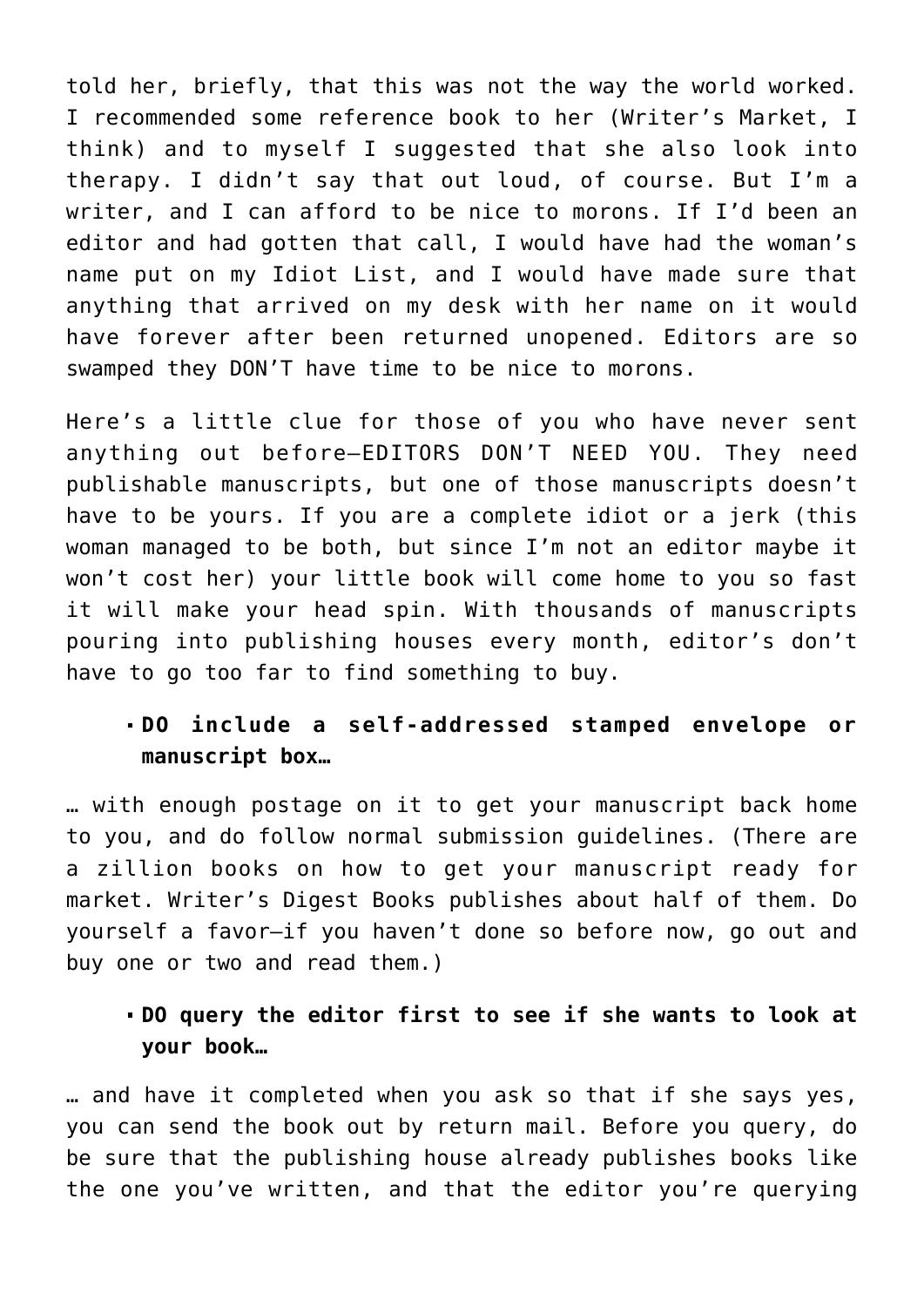works on similar books. Marketing guides, like *Insider's Guide to Book Editors, Publishers, and Literary Agents, 1997-1998* by Jeff Herman (Prima Publishing) will give you this information. In fact, I strongly recommend this particular guide, which offers more in-depth information on agents, editors, and publishers and what they're looking for than anything else I've found.

# **DO find out the name of the editor to whom you're sending out your manuscript…**

… and address the cover letter to her, and spell her name correctly. Never send out a manuscript "To Whom It May Concern." If that's all the trouble you can go to, your book won't concern anyone.

# **DO believe that if the editor says she doesn't look at science fiction, or romances, or non-fiction, she means what she says.**

No matter how brilliant your book might be, if you send it to an editor who doesn't work with, want, or even like that sort of book, you might as well brand "I AM AN IDIOT" on your forehead. In this instance, I will use an experience of my own as an example. When I was teaching for Writer's Digest, my students were carefully matched to my interests and areas of expertise. But one student, who in his bio described himself as a future science fiction writer, decided, once we were ready to get to work on his book, that he wanted to write a literary novel of life in academia, and sent along the first chapter, and told me he figured this would be a good learning experience for both of us.

Wrong. I have read such books. I uniformly loathe them. I would sooner go back to the day job than be forced to wade my way through endless hundred-word passive-voice sentences and passive scenes of flat characters indulging in self-pity and navel-contemplation. My idea of editing such a book would